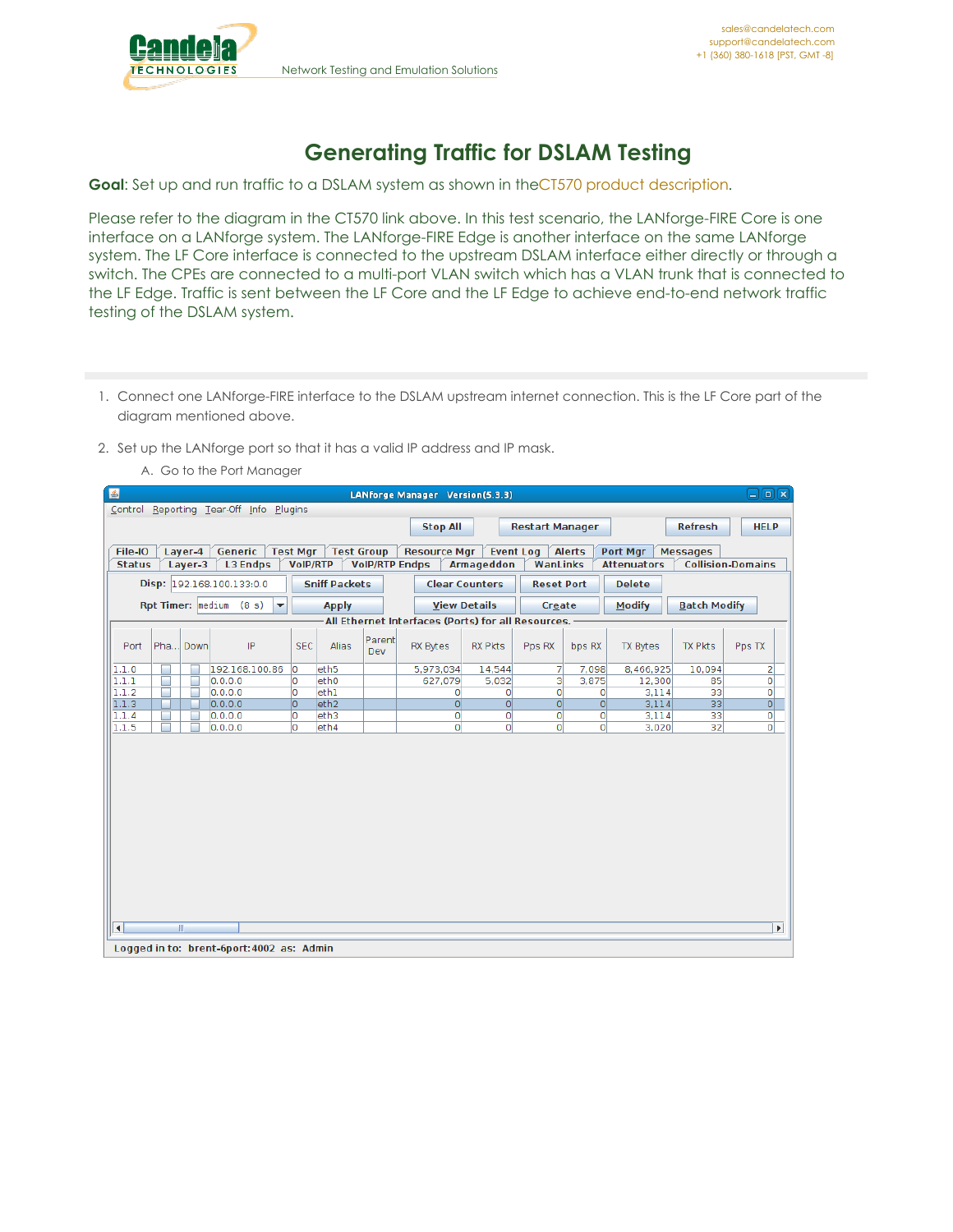B. Modify the port connected to the DSLAM. Set a valid network IP address and IP mask.

|                                                                                                                                                                        | <b>Port Status Information</b><br>LINK-UP 1000bt-FD AUTO-NEGOTIATE Flow-Control TSO GSO GRO<br>Current:<br>Driver Info: Port Type: Ethernet Driver: e1000e(3.2.5-k) Bus: 0000:04:00.0 Cur: 2.5GT/s x1 Max: 2.5GT/s x1 |                                                |                                     |                             |                               |                                                                  |                                                    |  |  |  |  |  |  |  |
|------------------------------------------------------------------------------------------------------------------------------------------------------------------------|-----------------------------------------------------------------------------------------------------------------------------------------------------------------------------------------------------------------------|------------------------------------------------|-------------------------------------|-----------------------------|-------------------------------|------------------------------------------------------------------|----------------------------------------------------|--|--|--|--|--|--|--|
| <b>Port Configurables</b>                                                                                                                                              |                                                                                                                                                                                                                       |                                                |                                     |                             |                               |                                                                  |                                                    |  |  |  |  |  |  |  |
| Enable-<br>$-A$ dvert Rates $-$<br><b>General Interface Settings</b><br><b>Port Rates-</b><br>$\bigcirc$ 10bt-HD<br>Set IF Down<br>$\nu$ 10bt-HD<br>$\bigcirc$ 10bt-FD |                                                                                                                                                                                                                       |                                                |                                     |                             |                               |                                                                  |                                                    |  |  |  |  |  |  |  |
| Set MAC<br>Set TX O Len                                                                                                                                                | $\Box$ Down<br>$DHCP-IPv6$                                                                                                                                                                                            | Aux-Mgt<br><b>M</b> DHCP Release               | <b>DHCP Vendor ID: None</b>         |                             | $\overline{\phantom{a}}$      | $\bigcirc$ 100bt-HD<br>$\bigcirc$ 100bt-FD<br>$\bigcirc$ 1000-FD | $\nu$ 10bt-FD<br>$V$ 100bt-HD                      |  |  |  |  |  |  |  |
| Set MTU<br>Set Offload                                                                                                                                                 | $DHCP-IPv4$<br><b>DNS Servers: BLANK</b>                                                                                                                                                                              | <b>Secondary-IPs</b>                           | <b>DHCP Client ID:</b><br>Peer IP:  | None<br><b>NA</b>           | $\overline{\phantom{a}}$      | $\bigcirc$ 10G-FD<br>$\bigcirc$ 40G-FD<br>@ Autonegotiate        | $\nu$ 100bt-FD<br>$V$ 1000-FD                      |  |  |  |  |  |  |  |
| Set Rate Info<br>Set PROMISC<br>Set Rx-All/FCS                                                                                                                         | <b>IP Address:</b><br>IP Mask:                                                                                                                                                                                        | 10.127.0.10/24<br>0.0.0.0                      | <b>Global IPv6:</b><br>Link IPv6:   | <b>AUTO</b><br><b>AUTO</b>  |                               | Renegotiate<br>Restart Xcvr                                      | $\Box$ 10G-FD<br>$\Box$ 40G-FD<br>$V$ Flow-Control |  |  |  |  |  |  |  |
| $\Box$ Set Bypass<br>Set Bridge Info                                                                                                                                   | Gateway IP:<br>Alias:<br><b>MAC Addr:</b>                                                                                                                                                                             | 0.0.0.0<br>00:90:0b:38:82:72                   | IPv6 GW:<br>MTU:<br><b>TX O Len</b> | <b>AUTO</b><br>1500<br>1000 |                               | <b>PROMISC</b><br>$\Box$ RX-ALL                                  | Offload-<br><b>DISO Enabled</b>                    |  |  |  |  |  |  |  |
| Set CPU Mask<br>-Services-                                                                                                                                             | Br Cost:                                                                                                                                                                                                              | lgnore<br>median (8 s)                         | Priority:                           | Ignore                      | $\overline{\phantom{a}}$      | $\Box$ RX-FCS<br>$\Box$ Bypass NOW!                              | □ UFO Enabled<br><b>V</b> GSO Enabled              |  |  |  |  |  |  |  |
| $\Box$ HTTP<br>$\Box$ FTP                                                                                                                                              | <b>Rpt Timer:</b><br><b>CPU Mask:</b>                                                                                                                                                                                 | $\overline{\phantom{a}}$<br><b>NO-SET</b><br>٠ | Watchdog:<br>WiFi Bridge:           | <b>NONE</b>                 | $\overline{\phantom{a}}$<br>▼ | <b>Bypass Power-UP</b><br><b>Bypass Power-DOWN</b>               | □LRO Enabled<br><b>V</b> GRO Enabled               |  |  |  |  |  |  |  |
| RADIUS                                                                                                                                                                 |                                                                                                                                                                                                                       |                                                |                                     |                             |                               | <b>□ Bypass Disconnect</b>                                       |                                                    |  |  |  |  |  |  |  |

C. Verify the port configuration

| 圖                      | 日回図<br>LANforge Manager Version(5.3.3)                                                                                                                                                                                                                                                                                                  |                                           |     |                  |  |                                                    |                |                |         |           |        |                       |  |  |
|------------------------|-----------------------------------------------------------------------------------------------------------------------------------------------------------------------------------------------------------------------------------------------------------------------------------------------------------------------------------------|-------------------------------------------|-----|------------------|--|----------------------------------------------------|----------------|----------------|---------|-----------|--------|-----------------------|--|--|
|                        | Control Reporting Tear-Off Info Plugins                                                                                                                                                                                                                                                                                                 |                                           |     |                  |  |                                                    |                |                |         |           |        |                       |  |  |
|                        | <b>Refresh</b><br><b>Stop All</b><br><b>HELP</b><br><b>Restart Manager</b>                                                                                                                                                                                                                                                              |                                           |     |                  |  |                                                    |                |                |         |           |        |                       |  |  |
|                        | Generic<br><b>Alerts</b><br>File-IO<br>Layer-4<br><b>Test Mgr</b><br><b>Test Group</b><br><b>Resource Mgr</b><br><b>Event Log</b><br><b>Port Mgr</b><br><b>Messages</b>                                                                                                                                                                 |                                           |     |                  |  |                                                    |                |                |         |           |        |                       |  |  |
|                        | Layer-3<br><b>L3 Endps</b><br><b>VolP/RTP Endps</b><br><b>Armageddon</b><br>WanLinks<br><b>Collision-Domains</b><br><b>Status</b><br><b>VoIP/RTP</b><br><b>Attenuators</b>                                                                                                                                                              |                                           |     |                  |  |                                                    |                |                |         |           |        |                       |  |  |
|                        | Disp: 192.168.100.133:0.0<br><b>Sniff Packets</b><br><b>Clear Counters</b><br><b>Reset Port</b><br><b>Delete</b>                                                                                                                                                                                                                        |                                           |     |                  |  |                                                    |                |                |         |           |        |                       |  |  |
|                        | Rpt Timer: $ $ medium (8 s)<br><b>Modify</b><br><b>Batch Modify</b><br><b>View Details</b><br><b>Apply</b><br>Create<br>$\overline{\phantom{a}}$                                                                                                                                                                                        |                                           |     |                  |  |                                                    |                |                |         |           |        |                       |  |  |
|                        |                                                                                                                                                                                                                                                                                                                                         |                                           |     |                  |  | All Ethernet Interfaces (Ports) for all Resources. |                |                |         |           |        |                       |  |  |
| Port                   | Parent<br>Pha Down<br>Alias<br>IP<br><b>SEC</b><br><b>RX Pkts</b><br><b>TX Pkts</b><br><b>RX Bytes</b><br>Pps RX<br>bps RX<br><b>TX Bytes</b><br>Pps TX<br>Dev                                                                                                                                                                          |                                           |     |                  |  |                                                    |                |                |         |           |        |                       |  |  |
| 1.1.0                  |                                                                                                                                                                                                                                                                                                                                         | 192.168.100.86                            | lo. | eth <sub>5</sub> |  | 6,427,215                                          | 18,168         | 7              | 7,066   | 9,368,881 | 11,374 | $\mathbf{z}$          |  |  |
| 1.1.1                  |                                                                                                                                                                                                                                                                                                                                         | 0.0.0.0                                   | o   | eth <sub>0</sub> |  | 874,489                                            | 6,926          | 3              | 3,814   | 12,660    | 89     | o                     |  |  |
| 1.1.2                  |                                                                                                                                                                                                                                                                                                                                         | 0.0.0.0                                   | lo. | ethl             |  | $\circ$                                            | $\overline{0}$ | $\overline{0}$ | $\circ$ | 3.114     | 33     | 0                     |  |  |
|                        |                                                                                                                                                                                                                                                                                                                                         |                                           |     |                  |  |                                                    |                |                |         |           |        |                       |  |  |
|                        |                                                                                                                                                                                                                                                                                                                                         |                                           |     |                  |  |                                                    | $\overline{0}$ | $\overline{0}$ |         |           |        |                       |  |  |
|                        | $\overline{0}$<br>1.1.3<br>10.127.0.10<br>lo.<br>eth <sub>2</sub><br>$\overline{0}$<br>$\Omega$<br>$\overline{0}$<br>3,646<br>39<br>$\mathsf{o}$<br>lo.<br>eth3<br>33<br>1.1.4<br>0.0.0.0<br>$\circ$<br>$\circ$<br>$\overline{0}$<br>0<br>3.114<br>0<br>1.1.5<br>١o<br>eth4<br>$\circ$<br>$\overline{0}$<br>32<br>0<br>3,020<br>0.0.0.0 |                                           |     |                  |  |                                                    |                |                |         |           |        |                       |  |  |
| $\left  \cdot \right $ | $\mathbb{R}$                                                                                                                                                                                                                                                                                                                            |                                           |     |                  |  |                                                    |                |                |         |           |        | $\blacktriangleright$ |  |  |
|                        |                                                                                                                                                                                                                                                                                                                                         | Logged in to: brent-6port: 4002 as: Admin |     |                  |  |                                                    |                |                |         |           |        |                       |  |  |

For more information see LANforge User's Guide: Ports [\(Interfaces\)](http://www.candelatech.com/lfgui_ug.php#port)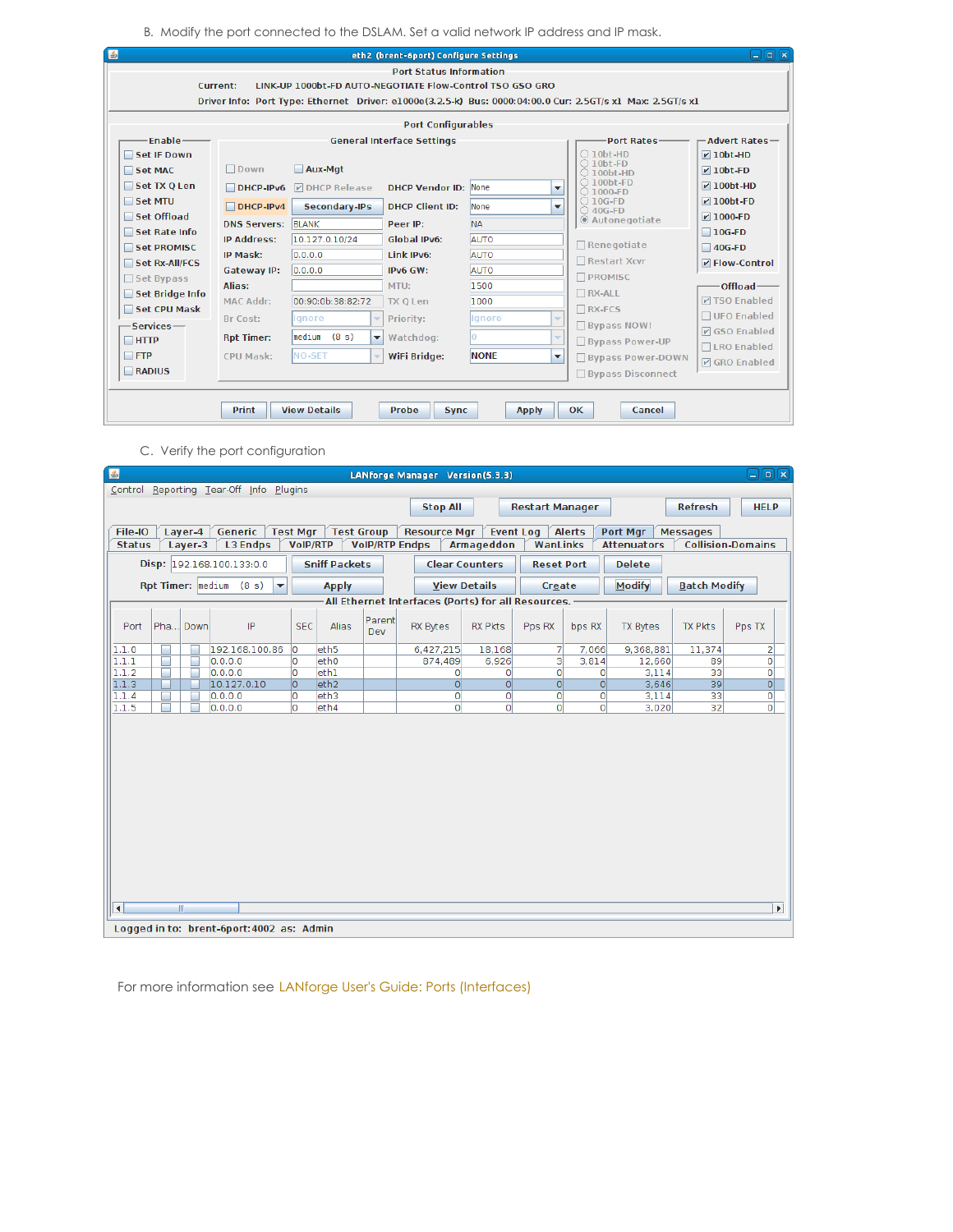- 3. Set up virtual interfaces.
	- A. On the **Port Mgr** tab, select the port that will connect to the multi-port switch and will also be your VLAN trunk. This is the LF Edge part of the diagram.
	- B. Click the **Create** button:

| 圈        |                        |                                                    | <b>Create VLANs on Port: 1.1.4</b>                                     | $\Box$ e $\bm{\kappa}$ |
|----------|------------------------|----------------------------------------------------|------------------------------------------------------------------------|------------------------|
|          | MAC-VLAN<br>○ WiFi STA | <b>802.1Q-VLAN</b><br>○ WiFi VAP<br>○ WiFi Monitor | ○ Redirect<br>$\bigcirc$ Bridge<br>GRE Tunnel<br>○ WiFi Virtual Radio  |                        |
| 2        | Shelf: $ 1 $           | $\blacktriangledown$                               | Port: $4$ (eth3)<br>$\vert$ 1 (brent-6port)<br><b>Resource:</b><br>Iv. | $\blacktriangledown$   |
| (3)      | <b>VLAN ID:</b>        | 1001                                               | $\Box$ DHCP-IPv4                                                       |                        |
|          | <b>Parent MAC:</b>     | 00:90:0b:38:82:73                                  | <b>DHCP Client ID: None</b><br>$\overline{\phantom{a}}$                |                        |
|          | <b>MAC Addr:</b>       | <b>xx:xx:xx:*:*:xx</b><br>$\overline{\phantom{a}}$ | 10.127.0.101/24<br><b>Global IPv6:</b><br>AUTO<br><b>IP Address:</b>   |                        |
|          | Quantity:              | 5                                                  | <b>AUTO</b><br><b>IP Mask or Bits:</b><br>Link IPv6:                   |                        |
|          |                        |                                                    | <b>AUTO</b><br>Gateway IP:<br>IPv6 GW:                                 |                        |
|          | #1 Redir Name:         |                                                    | #2 Redir Name:                                                         |                        |
|          | STA ID:                |                                                    | SSID:<br>$\overline{\phantom{a}}$                                      |                        |
|          | WiFi AP:               |                                                    | Key/Phrase:                                                            |                        |
|          | $\Box$ WPA             | WPA <sub>2</sub>                                   | $\Box$ WEP                                                             |                        |
|          |                        |                                                    |                                                                        |                        |
| $\bf{G}$ | <b>Down</b><br>٠       |                                                    |                                                                        |                        |
|          | <b>Apply</b>           | Cancel                                             |                                                                        |                        |
|          |                        |                                                    |                                                                        |                        |

- A. Select the **802.1Q-VLAN** virtual interface type
- B. The **VLAN ID** should correspond to your multi-port switch VLAN configuration
- C. Enter **Quantity** (number of virtual interfaces to be created)
- D. Enter the appropriate IP address and IP mask
- E. Click **Apply** to create the virtual interfaces
- C. Verify that the virtual interfaces are created and have the correct IP assignments

| 图                   |                                                                                                                                                                       |         |                                           |                 |                   |                       | LANforge Manager Version(5.3.3)                    |                     |                     |                |                    |                          | コ回区                   |  |  |
|---------------------|-----------------------------------------------------------------------------------------------------------------------------------------------------------------------|---------|-------------------------------------------|-----------------|-------------------|-----------------------|----------------------------------------------------|---------------------|---------------------|----------------|--------------------|--------------------------|-----------------------|--|--|
|                     |                                                                                                                                                                       |         | Control Reporting Tear-Off Info Plugins   |                 |                   |                       |                                                    |                     |                     |                |                    |                          |                       |  |  |
|                     | <b>Stop All</b><br><b>Refresh</b><br><b>HELP</b><br><b>Restart Manager</b>                                                                                            |         |                                           |                 |                   |                       |                                                    |                     |                     |                |                    |                          |                       |  |  |
|                     |                                                                                                                                                                       |         |                                           |                 |                   |                       |                                                    |                     |                     |                |                    |                          |                       |  |  |
| File-IO             |                                                                                                                                                                       | Laver-4 | Generic                                   | <b>Test Mgr</b> | <b>Test Group</b> |                       | <b>Resource Mgr</b>                                | <b>Event Log</b>    | <b>Alerts</b>       |                | Port Mgr           | <b>Messages</b>          |                       |  |  |
| <b>Status</b>       |                                                                                                                                                                       | Layer-3 | <b>L3 Endps</b>                           | <b>VoIP/RTP</b> |                   | <b>VoIP/RTP Endps</b> |                                                    | <b>Armageddon</b>   | WanLinks            |                | <b>Attenuators</b> | <b>Collision-Domains</b> |                       |  |  |
|                     | Disp: 192.168.100.133:0.0<br><b>Sniff Packets</b><br><b>Delete</b><br><b>Clear Counters</b><br><b>Reset Port</b>                                                      |         |                                           |                 |                   |                       |                                                    |                     |                     |                |                    |                          |                       |  |  |
|                     | Rpt Timer: $ $ medium (8 s)<br><b>Modify</b><br><b>Batch Modify</b><br><b>View Details</b><br>$\overline{\phantom{a}}$<br><b>Apply</b><br>Create                      |         |                                           |                 |                   |                       |                                                    |                     |                     |                |                    |                          |                       |  |  |
|                     |                                                                                                                                                                       |         |                                           |                 |                   |                       | All Ethernet Interfaces (Ports) for all Resources. |                     |                     |                |                    |                          |                       |  |  |
| Port                | Parent<br>Pha Down<br>IP<br><b>TX Pkts</b><br><b>SEC</b><br><b>Alias</b><br><b>RX Bytes</b><br><b>RX Pkts</b><br>bps RX<br><b>TX Bytes</b><br>Pps TX<br>Pps RX<br>Dev |         |                                           |                 |                   |                       |                                                    |                     |                     |                |                    |                          |                       |  |  |
| 1.1.00              |                                                                                                                                                                       |         | 192.168.100.86                            | ١o              | eth <sub>5</sub>  |                       | 7,001,107                                          | 22.847              | 9                   | 8,787          | 10,648,118         | 13,177                   | 3                     |  |  |
| 1.1.01              |                                                                                                                                                                       |         | 0.0.0.0                                   | O               | eth <sub>0</sub>  |                       | $\Omega$                                           | 0                   | $\mathbf{0}$        | $\Omega$       |                    | $\Omega$<br>$\Omega$     | 0                     |  |  |
| 1.1.02              | ٠                                                                                                                                                                     |         | 0.0.0.0                                   | O               | eth1              |                       | 0                                                  | 0                   | $\circ$             | $\circ$        | 3.114              | 33                       | $\overline{0}$        |  |  |
| 1.1.03              |                                                                                                                                                                       |         | 10.127.0.10                               | lo.             | eth <sub>2</sub>  |                       | 0                                                  | 0                   | 0                   | 0              | 3,794              | 41                       | 0                     |  |  |
| 1.1.04              |                                                                                                                                                                       |         | 0.0.0.0                                   | O               | eth <sub>3</sub>  |                       | 0                                                  | Ō                   | $\overline{0}$      | 0              | 8,536              | 92                       | 0                     |  |  |
| 1.1.05<br>1.1.06    | ٠                                                                                                                                                                     |         | 0.0.0.0<br>10.127.0.101                   | lo.<br>۱o       | eth4<br>eth3.1001 | eth3                  | 0<br>$\circ$                                       | Ō<br>$\overline{0}$ | 0<br>$\overline{0}$ | 0<br>$\Omega$  | 3,020<br>1,008     | 32<br>12                 | 0<br>$\overline{0}$   |  |  |
| 1.1.07              |                                                                                                                                                                       |         | 10.127.0.102                              | lo.             | eth3.1002         | leth3                 | $\overline{0}$                                     | $\overline{0}$      | $\Omega$            | $\overline{0}$ | 1,008              | 12                       | $\overline{0}$        |  |  |
| 1.1.08              |                                                                                                                                                                       |         | 10.127.0.103                              | lo.             | eth3.1003         | eth3                  | $\overline{0}$                                     | $\overline{0}$      | $\Omega$            | $\overline{0}$ |                    | 918<br>11                | $\overline{O}$        |  |  |
| 1.1.09              |                                                                                                                                                                       |         | 10.127.0.104                              | lo.             | eth3.1004         | eth3                  | $\overline{0}$                                     | $\overline{0}$      | $\overline{0}$      | $\overline{0}$ |                    | 11<br>918                | $\overline{0}$        |  |  |
| 1.1.10              |                                                                                                                                                                       |         | 10.127.0.105                              | lo.             | eth3.1005         | eth <sub>3</sub>      | $\overline{0}$                                     | $\overline{0}$      | $\Omega$            | $\Omega$       | 1,098              | 13                       | $\overline{O}$        |  |  |
|                     |                                                                                                                                                                       |         |                                           |                 |                   |                       |                                                    |                     |                     |                |                    |                          |                       |  |  |
|                     |                                                                                                                                                                       |         |                                           |                 |                   |                       |                                                    |                     |                     |                |                    |                          |                       |  |  |
| $\vert \cdot \vert$ |                                                                                                                                                                       | W.      |                                           |                 |                   |                       |                                                    |                     |                     |                |                    |                          | $\blacktriangleright$ |  |  |
|                     |                                                                                                                                                                       |         | Logged in to: brent-6port: 4002 as: Admin |                 |                   |                       |                                                    |                     |                     |                |                    |                          |                       |  |  |

For more information see LANforge User's Guide: Creating & Deleting Virtual [Interfaces](http://www.candelatech.com/lfgui_ug.php#port_cr)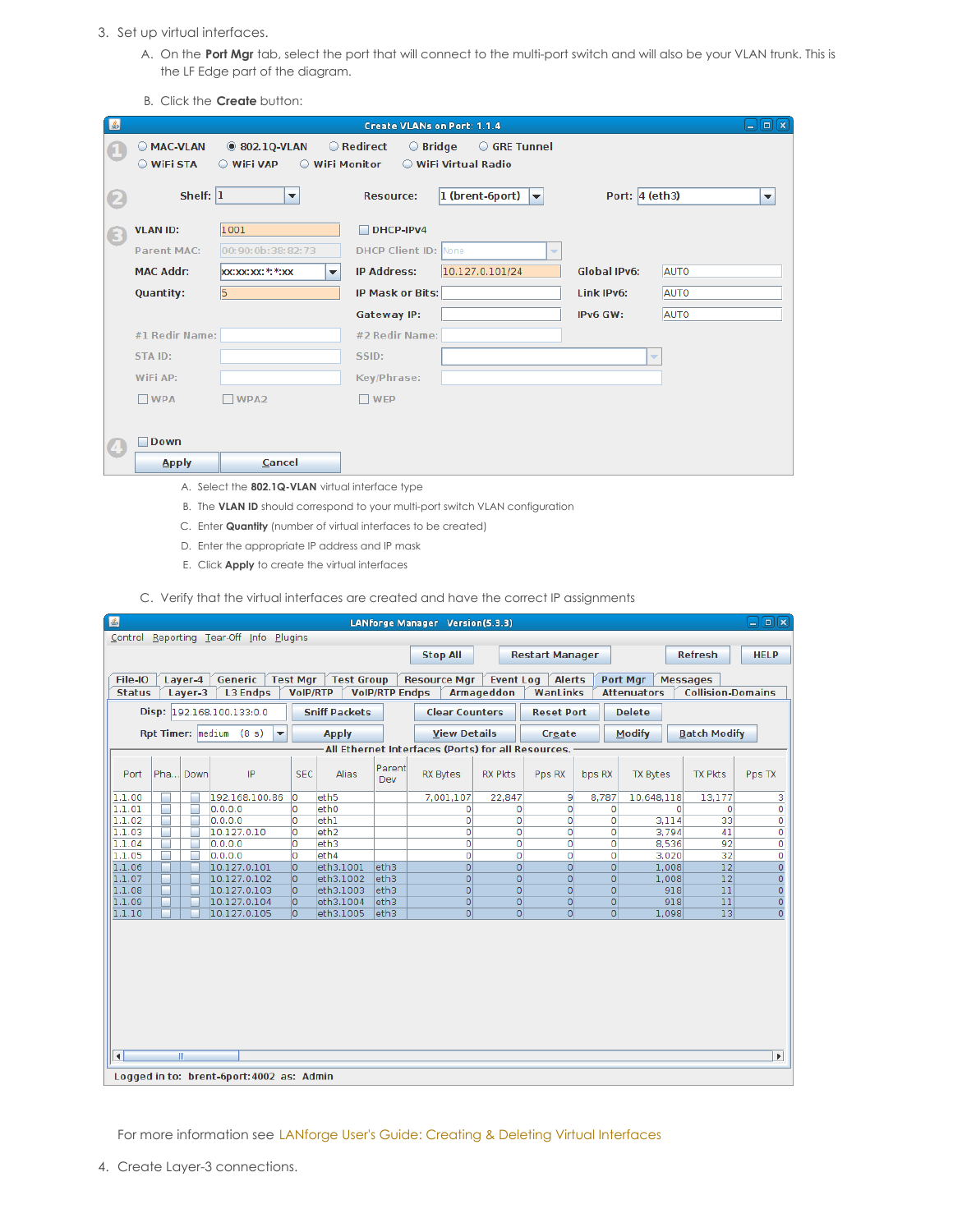A. Go to the **Layer-3** tab

| 圖                                                                                                                                                                   |                                                                                                                                                                                 |                 |                 |                         | LANforge Manager Version(5.3.3) |                               |        |                    |                          | $\Box$ e $\bm{x}$     |  |  |  |  |
|---------------------------------------------------------------------------------------------------------------------------------------------------------------------|---------------------------------------------------------------------------------------------------------------------------------------------------------------------------------|-----------------|-----------------|-------------------------|---------------------------------|-------------------------------|--------|--------------------|--------------------------|-----------------------|--|--|--|--|
| Control Reporting Tear-Off Info Plugins                                                                                                                             |                                                                                                                                                                                 |                 |                 |                         |                                 |                               |        |                    |                          |                       |  |  |  |  |
|                                                                                                                                                                     | <b>Stop All</b><br><b>Refresh</b><br><b>Restart Manager</b><br><b>HELP</b>                                                                                                      |                 |                 |                         |                                 |                               |        |                    |                          |                       |  |  |  |  |
|                                                                                                                                                                     | Generic<br>File-IO<br>Layer-4<br><b>Test Mgr</b><br><b>Test Group</b><br><b>Resource Mgr</b><br><b>Alerts</b><br>Port Mgr<br><b>Messages</b><br><b>Event Log</b>                |                 |                 |                         |                                 |                               |        |                    |                          |                       |  |  |  |  |
| <b>Status</b>                                                                                                                                                       | Layer-3                                                                                                                                                                         | <b>L3 Endps</b> | <b>VoIP/RTP</b> |                         | <b>VolP/RTP Endps</b>           | <b>Armageddon</b><br>WanLinks |        | <b>Attenuators</b> | <b>Collision-Domains</b> |                       |  |  |  |  |
|                                                                                                                                                                     | <b>Select All</b><br>Quiesce<br>Clear<br><b>Start</b><br><b>Stop</b><br>Rpt Timer: default (5 s)<br>Go Test Manager all<br>$\overline{\phantom{a}}$<br>$\overline{\phantom{a}}$ |                 |                 |                         |                                 |                               |        |                    |                          |                       |  |  |  |  |
| <b>View</b>                                                                                                                                                         | $ 0 - 200 $                                                                                                                                                                     |                 |                 | $\blacktriangledown$ Go |                                 | <b>Display</b>                | Create | <b>Modify</b>      | <b>Delete</b>            |                       |  |  |  |  |
|                                                                                                                                                                     |                                                                                                                                                                                 |                 |                 |                         |                                 |                               |        |                    |                          |                       |  |  |  |  |
| Cross Connects for Selected Test Manager-<br>Rx Drop % A Rx Drop % B Drop Pkts A Drop Pkts<br>Pkt Rx A<br>Pkt Rx B<br>Bps Rx A<br>Name<br>Type<br>State<br>Bps Rx B |                                                                                                                                                                                 |                 |                 |                         |                                 |                               |        |                    |                          |                       |  |  |  |  |
|                                                                                                                                                                     |                                                                                                                                                                                 |                 |                 |                         |                                 |                               |        |                    |                          |                       |  |  |  |  |
|                                                                                                                                                                     |                                                                                                                                                                                 |                 |                 |                         |                                 |                               |        |                    |                          |                       |  |  |  |  |
|                                                                                                                                                                     |                                                                                                                                                                                 |                 |                 |                         |                                 |                               |        |                    |                          |                       |  |  |  |  |
|                                                                                                                                                                     |                                                                                                                                                                                 |                 |                 |                         |                                 |                               |        |                    |                          |                       |  |  |  |  |
|                                                                                                                                                                     |                                                                                                                                                                                 |                 |                 |                         |                                 |                               |        |                    |                          |                       |  |  |  |  |
|                                                                                                                                                                     |                                                                                                                                                                                 |                 |                 |                         |                                 |                               |        |                    |                          |                       |  |  |  |  |
|                                                                                                                                                                     |                                                                                                                                                                                 |                 |                 |                         |                                 |                               |        |                    |                          |                       |  |  |  |  |
|                                                                                                                                                                     |                                                                                                                                                                                 |                 |                 |                         |                                 |                               |        |                    |                          |                       |  |  |  |  |
|                                                                                                                                                                     |                                                                                                                                                                                 |                 |                 |                         |                                 |                               |        |                    |                          |                       |  |  |  |  |
|                                                                                                                                                                     |                                                                                                                                                                                 |                 |                 |                         |                                 |                               |        |                    |                          |                       |  |  |  |  |
|                                                                                                                                                                     |                                                                                                                                                                                 |                 |                 |                         |                                 |                               |        |                    |                          |                       |  |  |  |  |
|                                                                                                                                                                     |                                                                                                                                                                                 |                 |                 |                         |                                 |                               |        |                    |                          |                       |  |  |  |  |
|                                                                                                                                                                     |                                                                                                                                                                                 |                 |                 |                         |                                 |                               |        |                    |                          |                       |  |  |  |  |
|                                                                                                                                                                     |                                                                                                                                                                                 |                 |                 |                         |                                 |                               |        |                    |                          |                       |  |  |  |  |
| $\left  \right $                                                                                                                                                    |                                                                                                                                                                                 |                 |                 | $\mathbb{H}$            |                                 |                               |        |                    |                          | $\blacktriangleright$ |  |  |  |  |
| Logged in to: brent-6port:4002 as: Admin                                                                                                                            |                                                                                                                                                                                 |                 |                 |                         |                                 |                               |        |                    |                          |                       |  |  |  |  |

B. Click the **Create** button

| 圖                                  |                                                          |                          |                                    |                          | cx-01 - Create/Modify Cross Connect |                                 |                          |                          | 日间図                      |
|------------------------------------|----------------------------------------------------------|--------------------------|------------------------------------|--------------------------|-------------------------------------|---------------------------------|--------------------------|--------------------------|--------------------------|
| All<br>$+$<br>۰                    |                                                          |                          |                                    |                          | <b>Display</b><br><b>Sync</b>       | <b>Batch-Create</b>             |                          | OK<br><b>Apply</b>       | Cancel                   |
| <b>CX Name:</b><br><b>CX Type:</b> | <b>Cross-Connect</b><br>$cx-01$<br><b>LANforge / UDP</b> |                          | ▼                                  | <b>Report Timer:</b>     | <b>Endpoint B</b>                   | $\overline{\phantom{a}}$        |                          |                          |                          |
|                                    | <b>Endpoint A</b>                                        |                          | <b>Endpoint B</b>                  |                          | <b>Pld Pattern</b>                  | <b>Endpoint A</b><br>increasing | ▼                        | increasing               | $\overline{\phantom{a}}$ |
| <b>Resource:</b>                   | 1 (brent-6port)                                          | ▼                        | 1 (brent-6port)                    | ▼                        | Min IP Port:                        | <b>AUTO</b>                     | $\overline{\phantom{a}}$ | <b>AUTO</b>              | $\overline{\phantom{a}}$ |
| Port:                              | 3 (eth2)                                                 | ▼                        | 6 (eth3.1001)                      | ▼                        | Max IP Port:                        | Same                            | $\overline{\phantom{a}}$ | Same                     | $\overline{\phantom{a}}$ |
| Min Tx Rate:                       | 5.12M                                                    | $\overline{\phantom{0}}$ | 1.024M<br>$\overline{\phantom{a}}$ |                          | <b>Min Duration:</b>                | Forever                         | $\overline{\phantom{a}}$ | Forever                  | $\overline{\phantom{a}}$ |
| <b>Max Tx Rate:</b>                | Same                                                     | ▼                        | Same                               | ▼                        | <b>Max Duration:</b>                | Same                            | $\mathbf{v}$             | Same                     | $\overline{\phantom{a}}$ |
| Min PDU Size:                      | <b>AUTO</b>                                              | ▼                        | <b>AUTO</b>                        | $\overline{\phantom{a}}$ | <b>Min Reconn:</b>                  | $(0 \text{ ms})$<br>IΘ          | $\overline{\phantom{a}}$ | $(0 \text{ ms})$<br>lle. | $\overline{\phantom{a}}$ |
| <b>Max PDU Size:</b>               | Same                                                     | ▼                        | Same                               | $\overline{\phantom{a}}$ | <b>Max Reconn:</b>                  | Same                            | $\overline{\phantom{a}}$ | <b>Same</b>              | $\overline{\phantom{a}}$ |
| <b>IP ToS:</b>                     | Best Effort<br>(0)                                       | $\overline{\phantom{a}}$ | Best Effort<br>(0)                 | $\overline{\phantom{a}}$ | Multi-Conn:                         | Normal (0)                      | $\overline{\mathbf{v}}$  | Normal (0)               | $\overline{\phantom{a}}$ |
| <b>Pkts To Send:</b>               | Infinite                                                 | $\blacktriangledown$     | Infinite                           | $\overline{\phantom{a}}$ |                                     | <b>Script</b>                   |                          | <b>Script</b>            |                          |
|                                    |                                                          |                          |                                    |                          |                                     | <b>Thresholds</b>               |                          | <b>Thresholds</b>        |                          |
|                                    |                                                          |                          |                                    |                          |                                     |                                 |                          |                          |                          |
|                                    |                                                          |                          |                                    |                          |                                     |                                 |                          |                          |                          |

A. Fill in a connection name, select a connection type and set the report timer

- B. Make endpoint A the DSLAM upstream port or LF Core
- C. Make endpoint B the CPE downstream port or LF Edge
- D. You can make the TX/RX rates asymmetric for the connection to simulate how the connection would be used in a real-world scenario. Here we have about 5Mbps downstream (DSLAM to CPE) and 1Mbps upstream (CPE to DSLAM).
- E. Click **Apply** to create the connection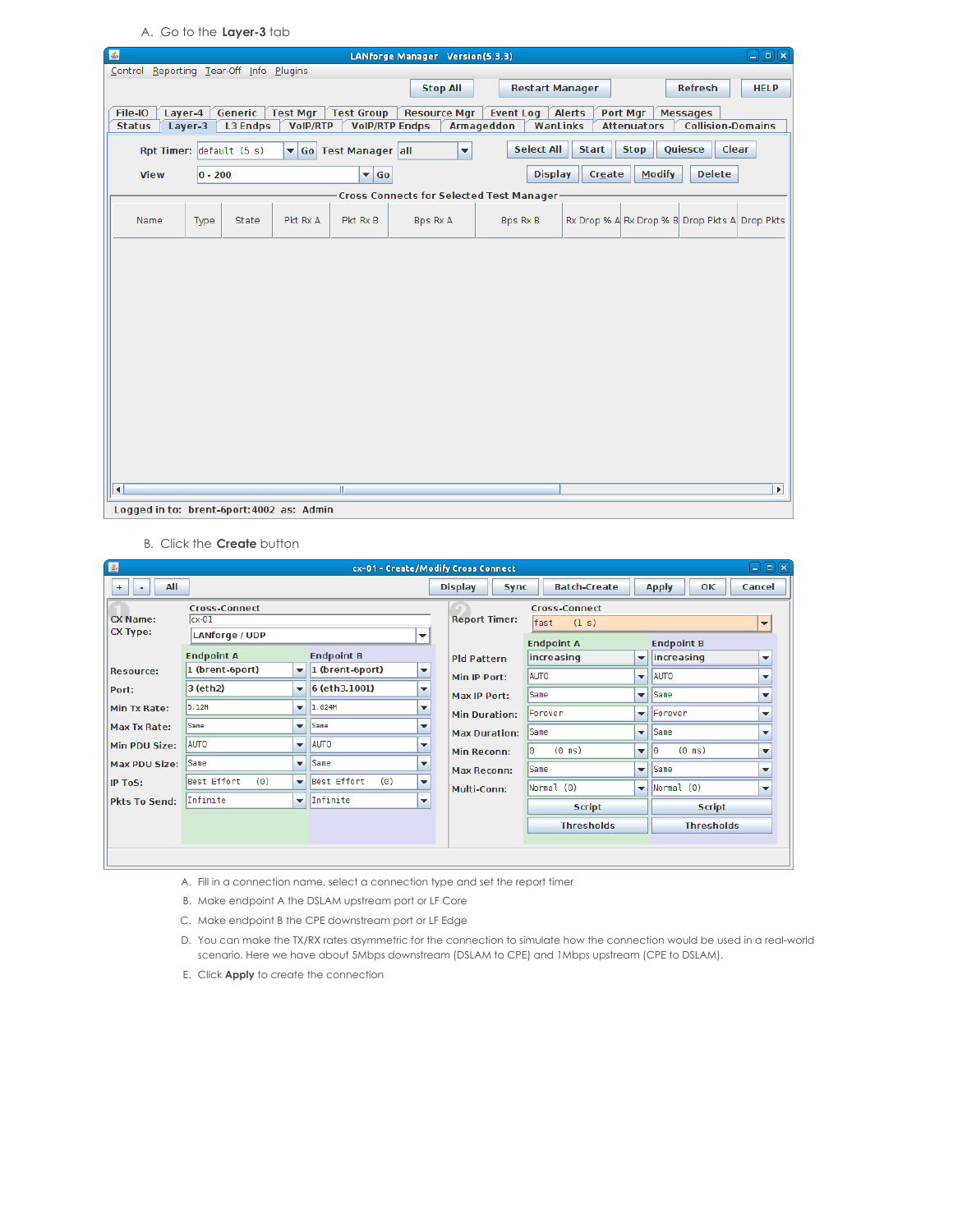C. Create multiple connections

| 图                               | Layer-3 Batch Creator: cx-01       |                | $ \boxed{0}$ $\boxed{\infty}$ |
|---------------------------------|------------------------------------|----------------|-------------------------------|
|                                 |                                    |                |                               |
| $cx - 02$ , $cx - 03$ $cx - 05$ |                                    |                |                               |
| Endp-A Resources: 1, 1 1        |                                    |                |                               |
| Endp-B Resources: 1, 1 1        |                                    |                |                               |
| <b>Endp-A Ports:</b>            | eth2, eth2 eth2                    |                |                               |
| <b>Endp-B Ports:</b>            | eth3.1002, eth3.1003 eth3.1005     |                |                               |
| Endp-A IPs:                     | AUTO, AUTO  AUTO                   |                |                               |
| <b>Endp-B IPs:</b>              | AUTO, AUTO  AUTO                   |                |                               |
|                                 |                                    |                |                               |
| <b>Quantity:</b>                | <b>Number of Digits:</b><br>4      | $\overline{2}$ | <b>Zero Pad</b>               |
| <b>Starting Name Suffix:</b>    | 01<br><b>Name Increment:</b>       | 1              |                               |
| <b>Resource Increment A:</b>    | ١o<br><b>Resource Increment B:</b> | ١o             |                               |
| <b>Port Increment A:</b>        | <b>Port Increment B:</b><br>0      | ı              |                               |
| <b>IP Addr Increment A:</b>     | ١o<br><b>IP Addr Increment B:</b>  | ١o             |                               |
| <b>IP-Port Increment A:</b>     | ı<br><b>IP-Port Increment B:</b>   | 1              |                               |
|                                 | Close<br><b>Apply</b>              |                |                               |

A. Click **Batch-Create** (located in the Layer-3 connection's Create/Modify window) to create four additional connections.

B. Set **Quantity** to 4, **Port Increment A** to 0.

C. Click **Apply**.

For more information see LANforge User's Guide: Layer-3 [Endpoints](http://www.candelatech.com/lfgui_ug.php#endp) (FIRE)